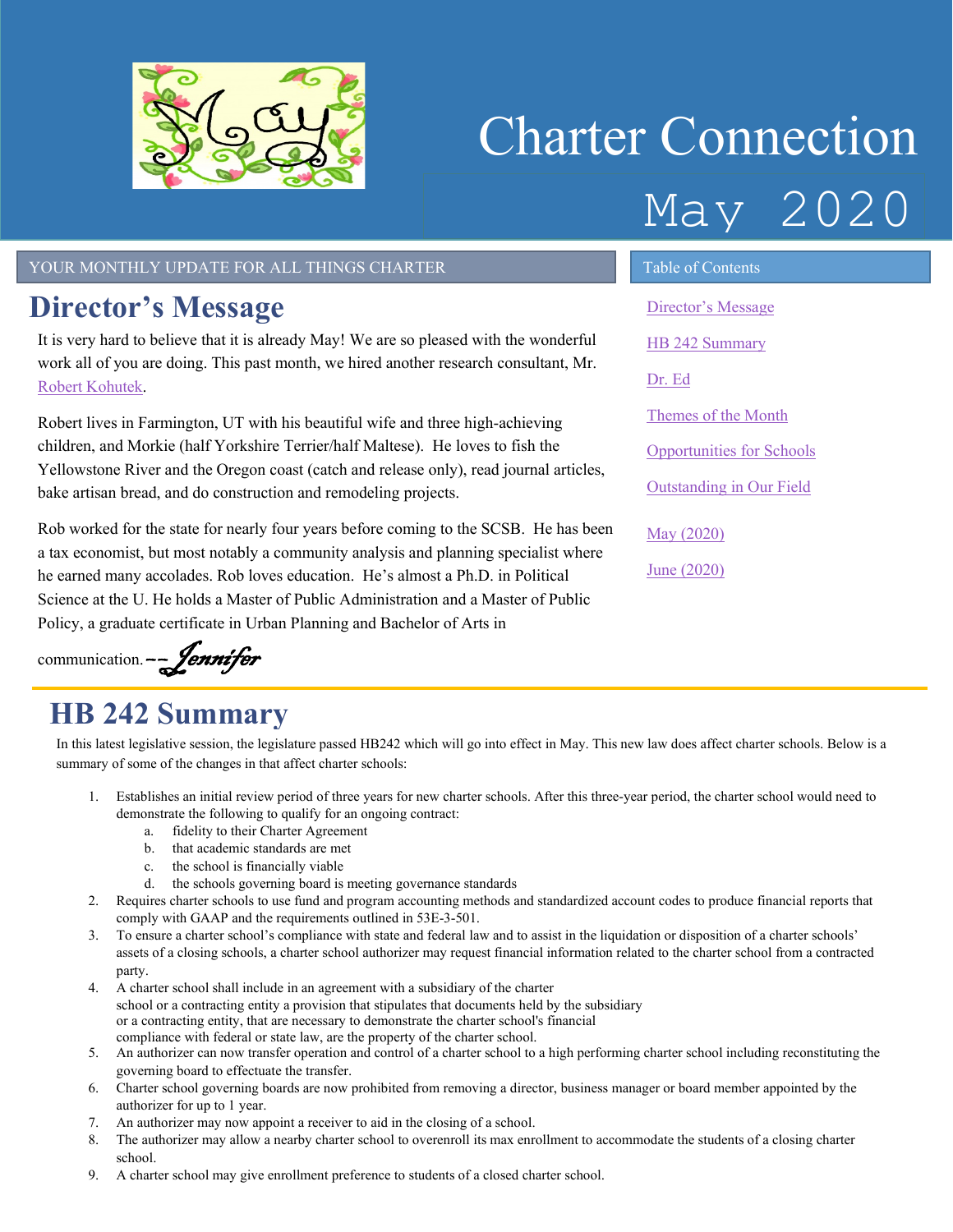# <span id="page-1-0"></span>**Dear Dr. Ed,**

I am so over everything today! There's no shortage of bad news when it comes to COVID-19. It is impacting every aspect of my life. I have never been so stressed or overwhelmed before. Any ideas on what I can do to lessen the negativity and toll it is taking on my daily life? Sincerely, Over It

#### Dear Over It,

In the field of psychology, negativity bias is "the notion that, even when of equal intensity, things of a more negative nature have a greater effect on one's psychological state and processes than neutral or positive things." The way to override that primal alarm is to drown it out with things that are positive, heartwarming and encouraging. One study suggests we need at least 5 times as much positive stimuli to counteract the negative. When we look for them, there are many silver linings to these otherwise tumultuous times. You just have to be intentional about finding them. These five ways are a good start.

**1. Humanity**. Focus on the stories that remind you of the goodness of humanity and the power of human connection. Actively seek and share stories like those that celebrate the best of the human spirit. Much better than images of people hoarding toilet paper, right?

**2. Time.** Time may be the greatest gift of this devasting crisis. How can you spend that time in a way that will bring you joy and happiness—now and for the future? When life was normal, what did you wish you could do, that you just never had time for? **3. Serendipity.** While COVID-19 is seriously distressing, some of the disruption comes with unexpected benefits, such as the positive impact on the environment. The sky is clearer over much of the world, thanks to fewer cars on the road and aircraft in the sky. Are you on the lookout for serendipity?

**4. Generosity.** Did you know being generous is good for your health? When you give, you increase your self-esteem and self-worth. It also gives your immune system a boost. Doing good doesn't require fame or privilege; generosity is even more infectious than the disease itself. **5. Humor.** It may seem hard to find the humor in such a widespread, devasting crisis, but there's humor all around if you pay attention. "Laughter relaxes your body, boosts the immune system, triggers the release of endorphins, protects the heart and burns calories." The next time you want to check for another crisis update online, reach for something funny instead. Stop feeding your mind a diet of doom. Laugh. Give. Appreciate. Acknowledge. Support. Nix the negativity and lift your spirits to new heights.

*––*Dr. Ed U. Cation (from forbes.com)

### **Theme of the Month**

Staff compiled all the audit findings from your FY19 audited financial statements to see if there were patterns of non-compliance so we can focus our trainings in those areas. Out of 101 LEA's, 71 LEA's had no audit findings in their financial statements while 30 LEA's had one or more audit findings (23 LEA's had one audit finding, 6 LEA's had two audit findings, and 1 LEA had three audit findings.) As you can see below, about 30% of our LEA's had findings related to Budget Compliance, Program Accounting, or the Open and Public Meetings Act. For more information on Budget Compliance go to [§53G-7-Part 3;](https://le.utah.gov/xcode/Title53G/Chapter7/53G-7-P3.html?v=C53G-7-P3_2018012420180124) Program Accounting [R277-113;](https://rules.utah.gov/publicat/code/r277/r277-113.htm) and The Open and Public Meetings Act [§52-4-Part 2.](https://le.utah.gov/xcode/Title52/Chapter4/52-4-P2.html?v=C52-4-P2_1800010118000101)

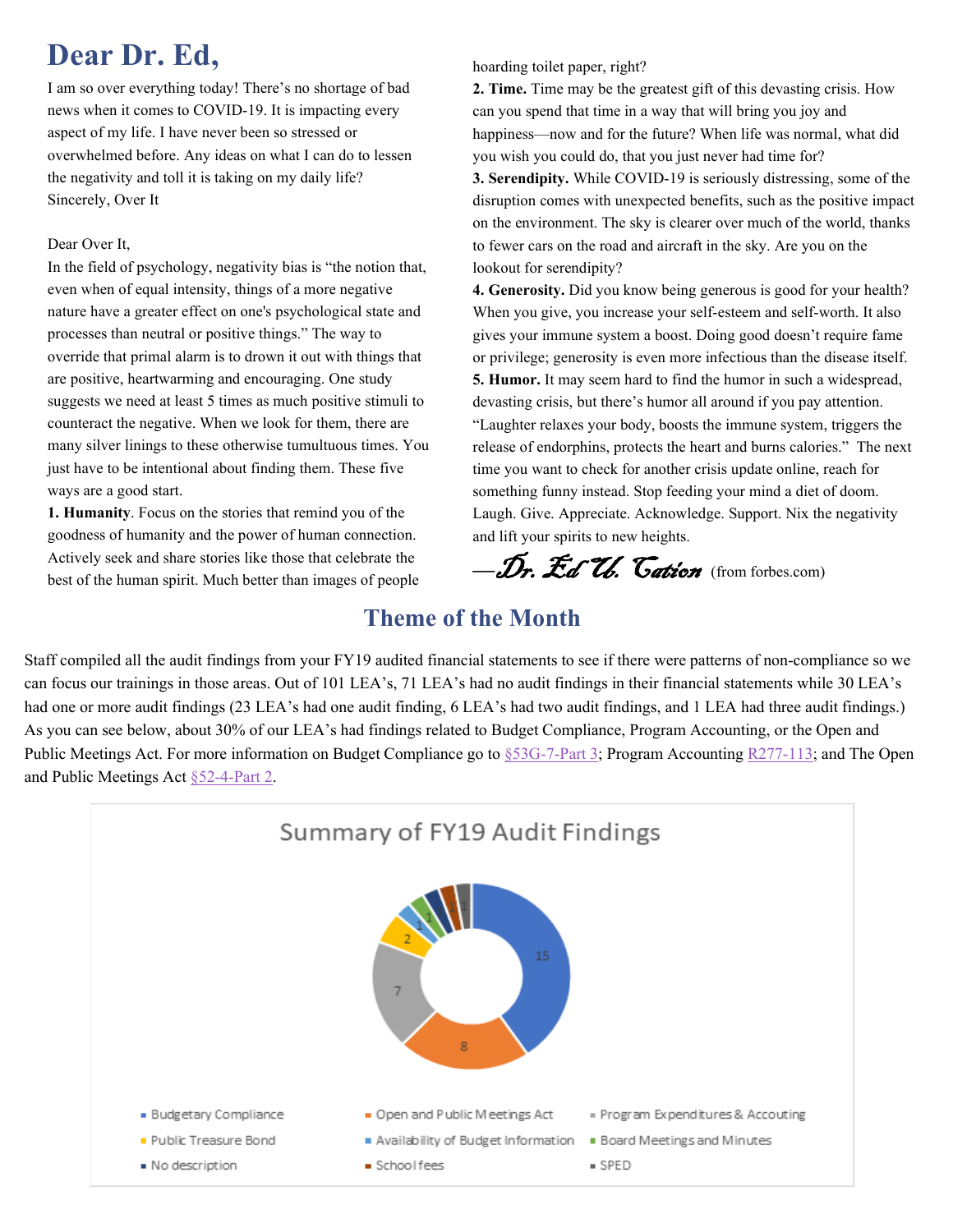# Opportunities for Schools

- <span id="page-2-0"></span>• Has your charter school governing board done its annual training on the Open and Public Meetings Act yet? The Office of the State Auditor has a [training for you](http://training.auditor.utah.gov/courses/open-and-public-meetings-act-2019)
- The State Charter School Board has a School Calendar Guidance Form available [on our website](https://www.utahscsb.org/general)
- <span id="page-2-1"></span>• Work with an awesome charter school colleague at a SCSB authorized school? Nominate them for Employee of the Month at <https://forms.gle/dtEGG9EdnGkjrHP7A>
- Topic: Informal Charter Director Check In Time: May 5, 2020 02:30 PM Mountain Time (US and Canada) Join Zoom Meeting [https://us02web.zoom.us/j/85087186914](https://us02web.zoom.us/j/85087186914?pwd=ZHo3UEswdDRiZXNxWThwaTEzSTA0Zz09) [?pwd=ZHo3UEswdDRiZXNxWThwaTE](https://us02web.zoom.us/j/85087186914?pwd=ZHo3UEswdDRiZXNxWThwaTEzSTA0Zz09) [zSTA0Zz09](https://us02web.zoom.us/j/85087186914?pwd=ZHo3UEswdDRiZXNxWThwaTEzSTA0Zz09) Meeting ID: 850 8718 6914 Password: 1zkxux • Mentoring trainings are available at
- [https://www.utahscsb.org/mentoring.](https://www.utahscsb.org/mentoring) Contact [Marie.Steffensen@schools.utah.gov](mailto:Marie.Steffensen@schools.utah.gov) for more information.



# Outstanding in Our Field

- Governor Gary Herbert recorded a message to Utah students that we hope you will all share<https://t.co/HPrNni2EFP?amp=1>
- Beehive's STEM Teacher, Kerrie Upenieks is awarded the "Teacher of the Year" by the Best of State, Utah.
- Here's a nice little article in the St. George News highlighting educators. Tuacahn got a nice little shout out at the end of the articles. [https://www.stgeorgeutah.com/news/archive/2020/03/29/asd-were-writing-the](https://www.stgeorgeutah.com/news/archive/2020/03/29/asd-were-writing-the-book-as-were-living-it-from-elementary-to-university-educators-pivot-in-unique-situation/#.XrHKnahKhPZ)[book-as-were-living-it-from-elementary-to-university-educators-pivot-in-unique-situation/#.XrHKnahKhPZ](https://www.stgeorgeutah.com/news/archive/2020/03/29/asd-were-writing-the-book-as-were-living-it-from-elementary-to-university-educators-pivot-in-unique-situation/#.XrHKnahKhPZ)